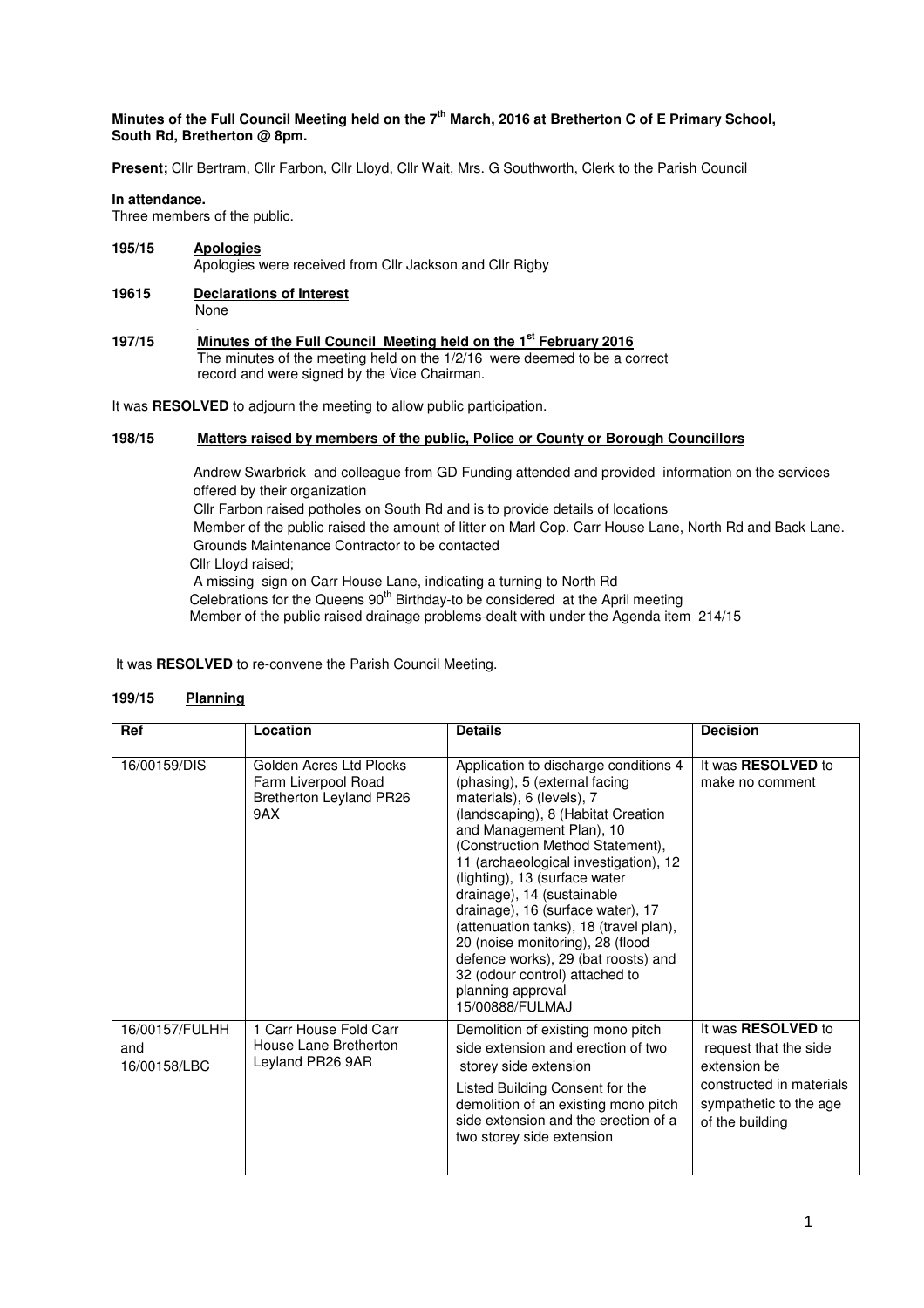### **200/15 Finance**

**200.01/15 Payment** 

It was **RESOLVED** to pay the following invoices. The invoices having been inspected/authorized by Cllr Bertram and Cllr Farbon..

| Cheque<br>No. | Recipient                                   | <b>Description</b>                                                                                                                                                                                                                                                                                                                                                                                                                                                                                  | <b>Amount</b><br>£  |
|---------------|---------------------------------------------|-----------------------------------------------------------------------------------------------------------------------------------------------------------------------------------------------------------------------------------------------------------------------------------------------------------------------------------------------------------------------------------------------------------------------------------------------------------------------------------------------------|---------------------|
| 1401          | Glenys Southworth                           | Feb Salary                                                                                                                                                                                                                                                                                                                                                                                                                                                                                          | 152.88              |
| 1402          | Glenys Southworth                           | Feb Expenses                                                                                                                                                                                                                                                                                                                                                                                                                                                                                        | 42-64               |
| 1403          | Countrywide Ground Maintenance              | Work undertaken in Feb                                                                                                                                                                                                                                                                                                                                                                                                                                                                              | 270-00              |
| 1404          | Lancashire Association of Local<br>Councils | Membership Subscription 2016-17                                                                                                                                                                                                                                                                                                                                                                                                                                                                     | 133-48              |
| 1405          | P. Grayson & Son                            | Provision of Verandah on the<br>Bowling Club House, (The Parish<br>Council agreed to the addition of<br>the Verandah at the July 2015<br>meeting,, As the building is owned<br>by the Parish Council payment<br>needs to be made through the<br>Council account, The Bowling Club<br>have provided a cheque for the full<br>amount, which is recorded on the<br>income report, The VAT refund will<br>be given to the Bowling Club later<br>in the year-an item will go on the<br>relevant Agenda.) | 8472-00 incl<br>VAT |

## **200.02/15 Monitoring Statement**

 It was **RESOLVED** that monitoring statement for the period to the 29/2/16 be approved and the Vice Chairman signed the statement on behalf of the Parish Council.

- **201/15 Audit Arrangements from 2017**  It was **RESOLVED** to agree the Audit Arrangements from 2017
- **202/15 Play Inspection Report and potential amendments to the Weekly Inspection Pro Forma**  It was **RESOLVED** to; Agree the priority areas for implementation Amend the monthly inspection form
- **203/15 Best Kept Village Competition**  It was **RESOLVED** to enter the competition
- **204/15 Village Litter Pick**  It was **RESOLVED** to arrange litter picks in April and May
- **205/15 Traffic Problems**  It was **RESOLVED** to consider as part of the analysis of the Traffic Questionnaire.
- **206/15 Traffic Questionnaire Analysis**  It was **RESOLVED** to set up a small working group to consider the responses received.
- **207/ 15 Access road to recreation ground** It was **RESOLVED** to identify the repairs required
- **208/15 Risk Register**  It was **RESOLVED** to agree the contents of the Risk Register
- **209/15 Terms of Reference for Internal Audit**  It was **RESOLVED** to agree the Terms of Reference